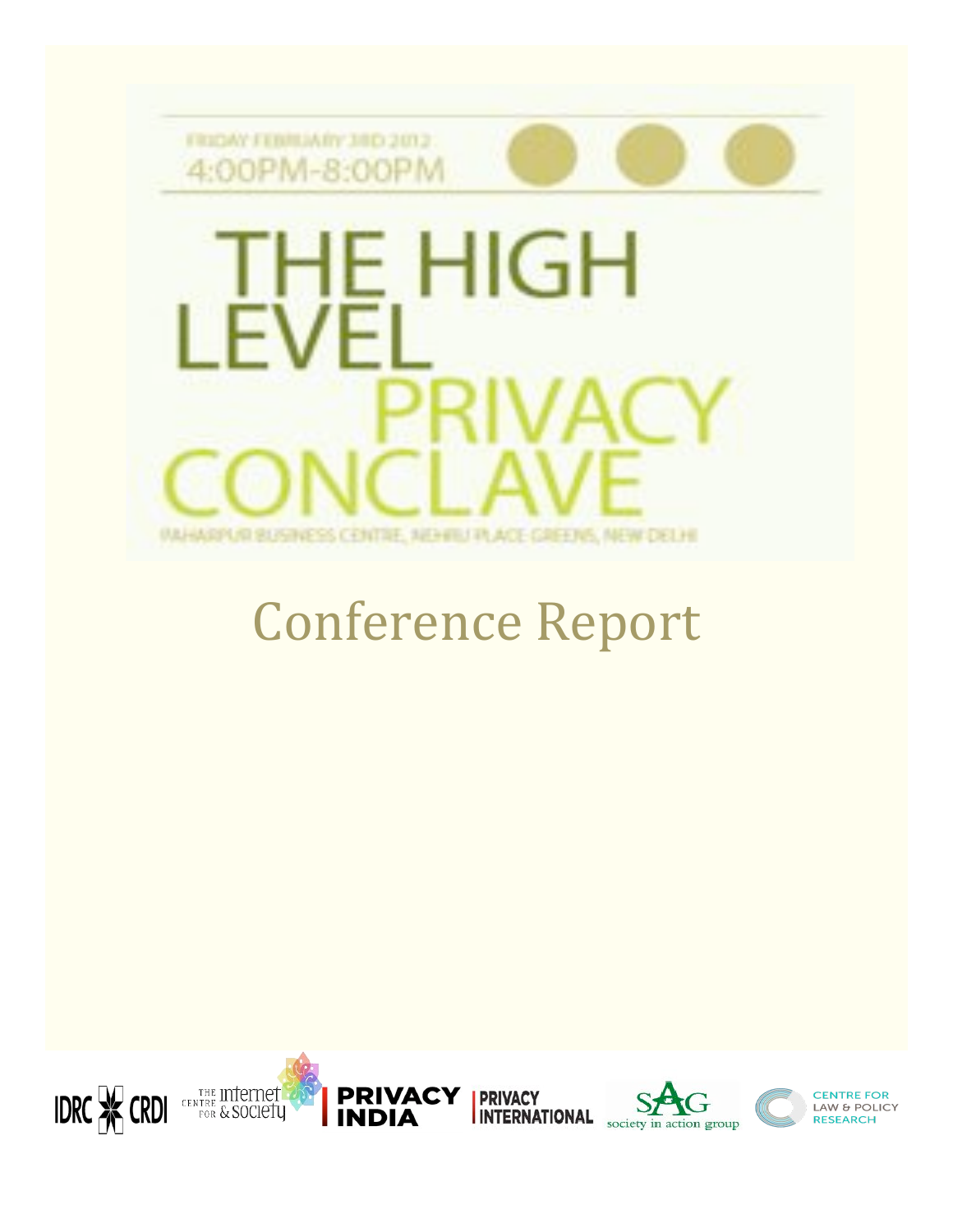# **THE HIGH LEVEL PRIVACY CONCLAVE: A REPORT**

Privacy India, the Centre for Internet and Society and the Society in Action Group, with support from IDRC and Privacy International, have spent 18 months studying the state of privacy in India, and conducting consultations across India in Kolkata, Bangalore, Ahmedabad, Guwahati, Chennai, and Mumbai. On February 3, 2012, a high-level conclave was held in New Delhi with representatives from government, industry, media, and civil society participating in the event. At the conclave the discussions were focused on Internet Privacy, National Security & Privacy, and the future of Privacy in India.

Rajan Gandhi, CEO, Society in Action Group, opened the conference with an explanation of the mandate of Privacy India, which is to raise awareness, spark civil action, and promote democratic dialogue around privacy challenges and violations in India. He raised the question of whether Indians are concerned about privacy, while citing examples of banking institutions and telecom service providers, who ask for information more than required, such as marital status, financial status, etc. Lastly, he stressed the need for legislation and awareness about right to privacy.

# **PANEL I: NATIONAL SECURITY AND PRIVACY**

Malavika Jayaram (Advocate, Bangalore) moderated the first panel discussion on "National Security and Privacy". The panel comprised of Manish Tewari (Member of Parliament, Ludhiana), PK Hormis Tharakan (Former Chief of Research and Analysis Wing, Government of India), Gus Hosein (Executive Director, Privacy International, UK), Vakul Sharma (Advocate, Supreme Court), Eric King (Human Rights and Technology Advisor, Privacy International, UK), Amol Sharma (Journalist, Wall Street Journal).

*Malavika Jayaram* started the discussion by posing the question as to what in their view is 'national security' and when can it be cited by the government to intrude upon our privacy? In response, the panel gave multiple views while agreeing that it is an abstract term. *Gus Hosein*, in response said that national security does not only mean protecting the national border of a nation, but also protecting the rights of the citizen. He also noted that national security is always implemented in a top-down manner. Thus, unfortunately national security has become the stick, which is used to beat down on people's right.

*PK Hormis Tharakan* defined national security as the security of people and property. National security includes all the efforts of the government to raise poor above the poverty line. He also stated that anything that hinders the process of alleviating poverty is a matter of 'national security'.

*Manish Tewari* stated that there is a need for legislation to address the various issues of violation of privacy. Specifically, he addressed the need of an independent oversight committee to put a check on the unrestricted powers of the law enforcement and intelligence agencies and the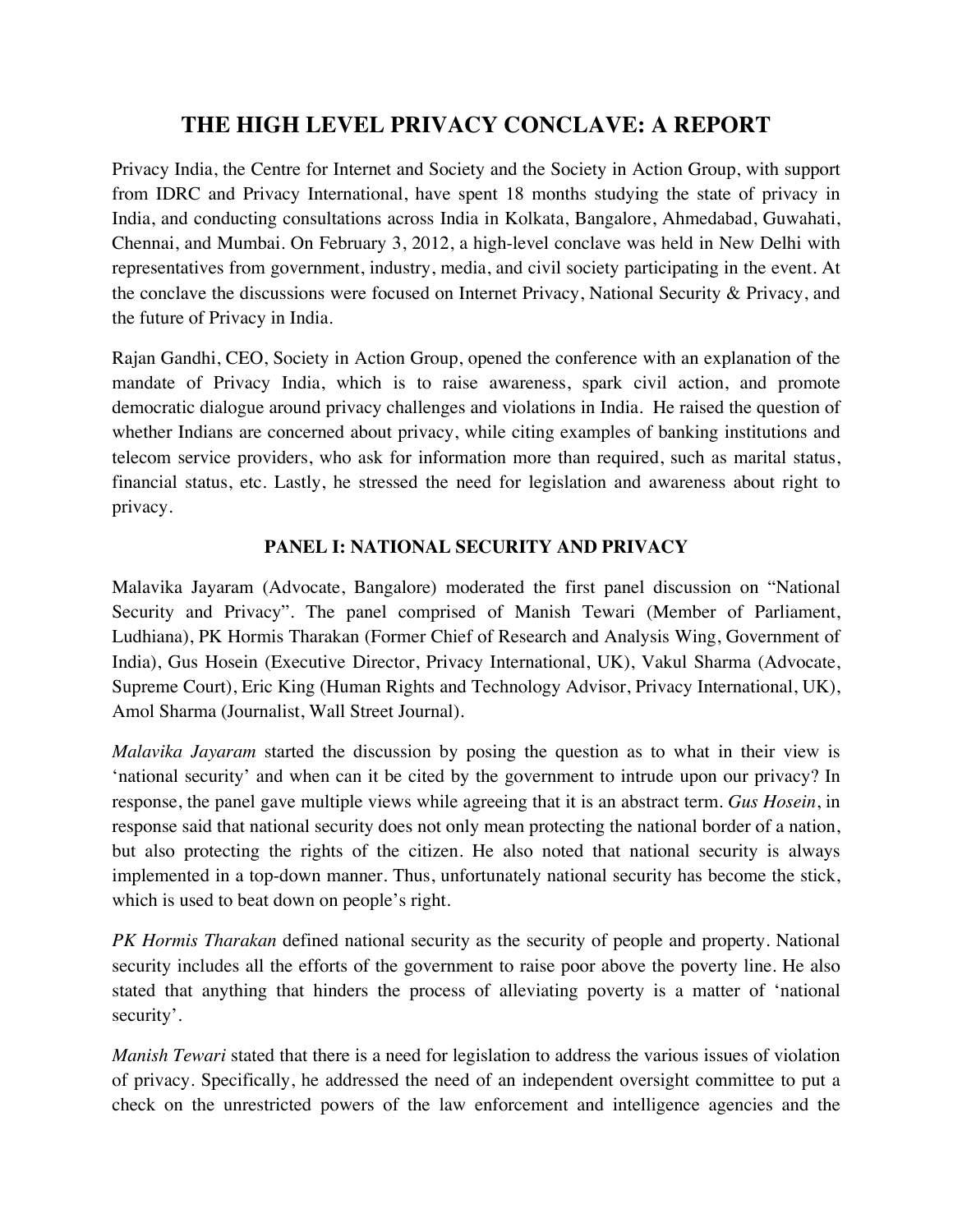practice of intercepting communications on the grounds of national security. He pointed out that the rules, formulated by the Supreme Court in *PUCL v. Union of India* on interception of communication, are rarely implemented, and the guidelines are implemented more as an exception rather than a rule. The interception of communication by intelligence agencies should be regulated for a larger national interest.

*Manish Tewari* also observed that there is a nationwide lack of understanding about new technologies and judges are very rarely technologically literate. This has created a situation in which the government's efforts to fight crime and terrorism by intercepting communications has horribly backfired. By building backdoors into communications systems to allow lawful access, and by restricting cryptography to a 40-bit limit, the authorities have created serious vulnerabilities in India's communications system that can be easily exploited by any malicious third party or foreign government.

# **Privacy Protection**

The panel discussion then moved on to the various tools for protecting privacy such data encryption. *Amol Sharma* referred to the process followed in the USA for interception of communication. Surveillance in the United States can be carried out by government agencies only on the basis of a court order or a warrant. He noted that in the US regime there is at least an independent body that gives orders of interception of communication. In comparison, in India, the power to authorize wiretaps lies with the government.

*Amol Sharma* also pointed out that, there are at least 5000-7000 interception requests from the government, out of which only three to five per cent requests for interception of communication are for white-collar crime. He cited the example of the government asking Research in Motion to provide their encryption keys and also provide a room in their offices for the purpose of interception of communication. He stated that he was very skeptic that terrorists will be using Blackberry services for communication, considering that there are many more convenient and untraceable means available to them such as Skype. He asserted that there is need of legislation for regulation and restricting invasion of privacy. He said, "National security is not a free ticket for any kind of wiretap".

# **Concerns about Third Party Intrusion**

*Eric King* noted that national security exists so that individuals can protect themselves from any kind of intrusion. Interception of communication is not only limited to government, equipment for interception of mobile phone calls are easily available and also affordable. So any individual can intercept calls. The notion that interception is only limited to the state is not true, it can be carried out by individuals as well. Heavily criticizing the restriction on encryption in India, he said that the people should be given the power to protect their own privacy. He also harped on the possibility that not only citizens are at risk also government high officials and military personnel can be targeted due to the low level of encryption.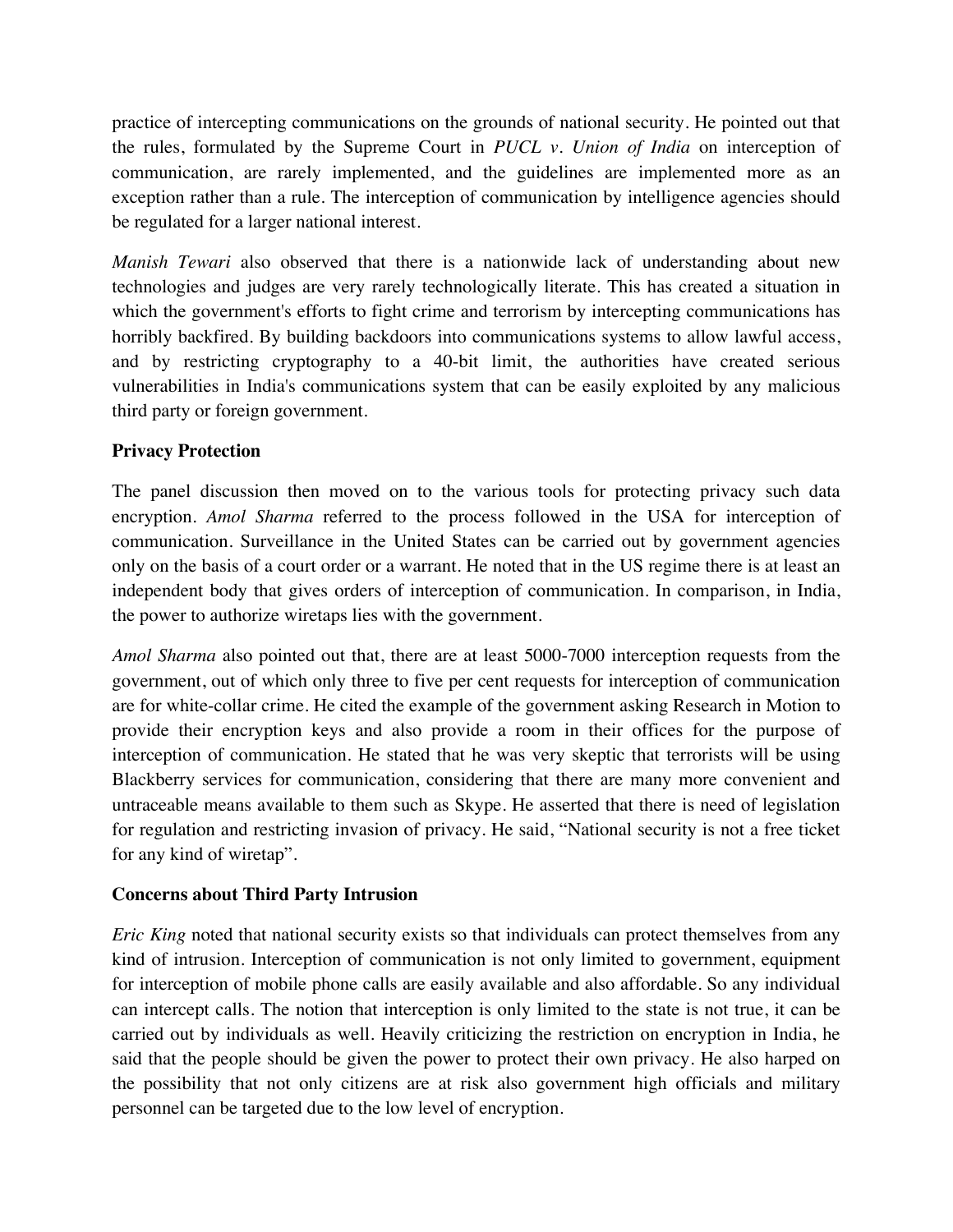Contributing to the conversation, *Manish Tewari* pointed out that while trying to intercept the mobile phone calls of an individual, the State could listen in to anyone's conversation within the vicinity; hence there are gross privacy violations.

*Gus Hosein* added that the problem lies at a more basic level. Governments generally order telecom companies to build back door for the purposes of interception. These vulnerabilities in the system are not only used by the government, but also may be misused by third parties. He cited an incident in Greece, where the government asked a telecom service provider to build backdoors into the system. A third party was able to access the back door, during the Athens Olympics, when security was of utmost importance. He also said, "If you build a system that allows the state to listen in to communications, you build national security vulnerability".

This was followed by a Question & Answer session. The issues raised during the Q&A session were:

- Nature of consent given by the user to the telecom service provider. Taking into consideration that service providers have a duty to disclose the user data to the government on request. A situation which gives rise to a binary choice, either use the services or do not use it at all.
- At the wake of breaches in cyber-security, the use of general consumer e-mails by high government officials causes serious threat to nation's security.
- Lack of technical know-how among the government officials.
- If government is inept in handling technology, then are there any concerns about public private partnership and outsourcing of governmental duties. (For example, UID).
- Collection and collation of information by organizations such as NATGRID. Are they vulnerable to misuse?

In the concluding statement of the first panel discussion, Gus Hosein, made the argument that there cannot be a balance between right to privacy and national security, as the former is an individual right and the latter a community right. Community interest will always take precedence over individual right. National security is always the excuse given by government for invading individual privacy.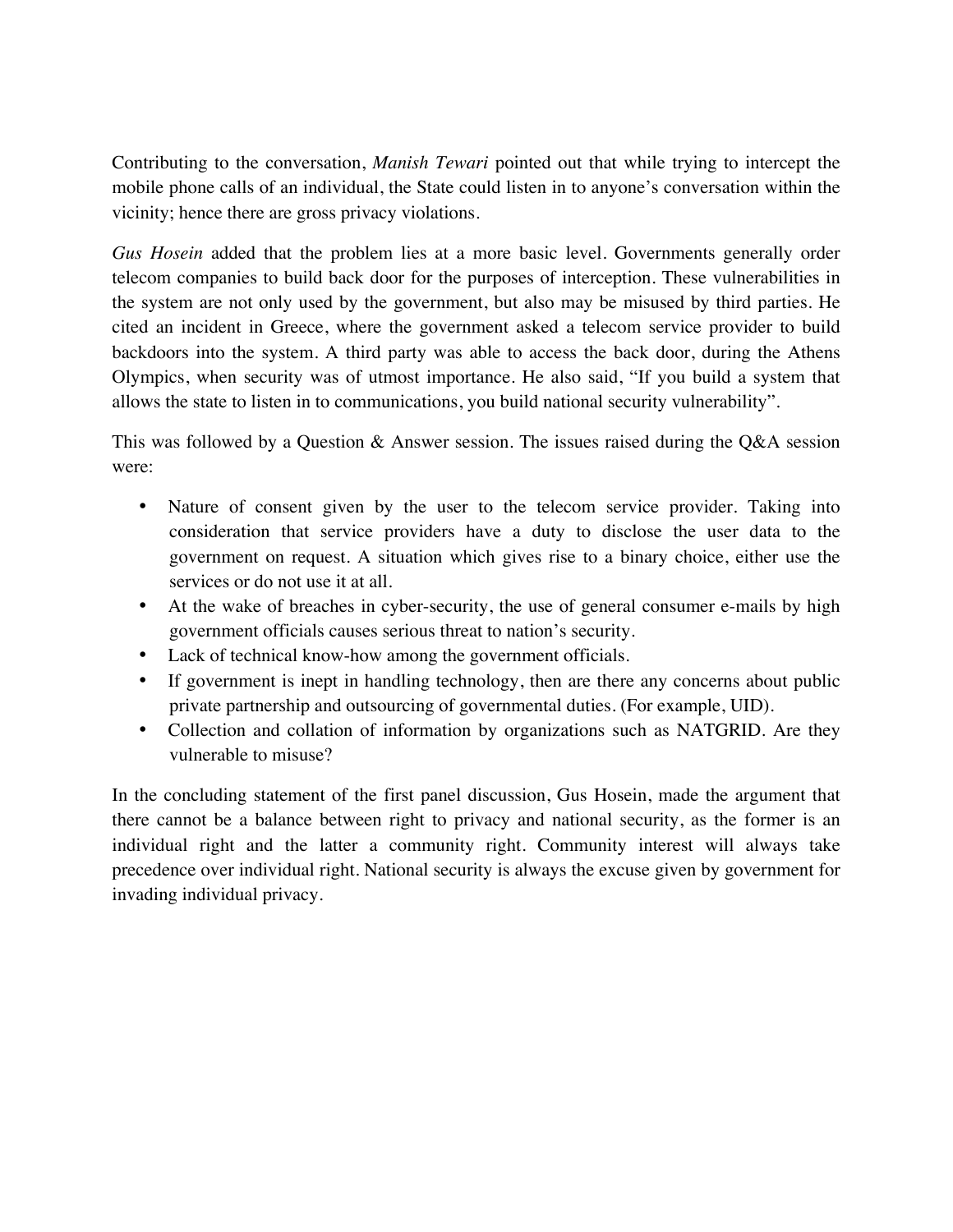#### **PANEL II: INTERNET AND PRIVACY**

Sunil Abraham (Executive Director, The Centre for Internet and Society, Bangalore) moderated the second panel discussion on "Internet and Privacy". The panel comprised of Deepak Maheshwari (Director, Corporate Affairs, Microsoft), Amitabh Das (General Counsel, Yahoo! India), Ramanjit Singh Chima (Sr. Policy Analyst, Google), Talish Ray (Board Member, Software Freedom Law Center), and Vinayak Godse (Director- Data Protection, DSCI).

#### **Defining Privacy**

Sunil Abraham asked the panel questions with respect to defining privacy in the context of physical privacy and spatial privacy. In response, Amitabh Das said that the right to privacy of individuals should be protected in a similar fashion online, as it is protected offline. Referring to safeguards under *PUCL v. Union of India* (SC, 1996), he observed that communication and behavior on the Internet should be free from monitoring and interception. The procedural safeguards offline should be also present online.

#### **Key Escrow Regime**

 Deepak Maheshwari talked about the inconsistencies in the encryption standards in India. For example, in case of ISP licensees, there is a 40-bit restriction (symmetric key). In case of adopting higher-level encryption, the ISP has to take permission from the government and deposit both the keys to the government.

He also pointed that online railway ticket booking services use 128-bit encryption. RBI mandates 128-bit encryption for online banking transaction. SBI recommends 64-128 bit encryption. The multiple regulations make it impossible to abide by the rules.

#### **Anonymity and Pseudonymity**

Sunil Abraham, while setting the context to India, where the government has taken stringent measures to cut down on anonymity and pseudonymity, asked the question whether such a step is welcomed by the internet users as well as intermediaries. Ramanjit Singh Chima, in reply said that for any business, it is necessary to give what the user wants. Real identity provides a better platform for discussion. He also discussed the choices provided by Google, mainly search without login, encrypted searches so it gives the user to be anonymous. He also noted that there are legal as well as technical restraints as to anonymity on the Internet. He also cited the example of Korea, where the government mandated real name verification process for posting comments on the Internet. Google was not able to comply with this request and had to disable comment section in Korea.

### **Data Privacy**